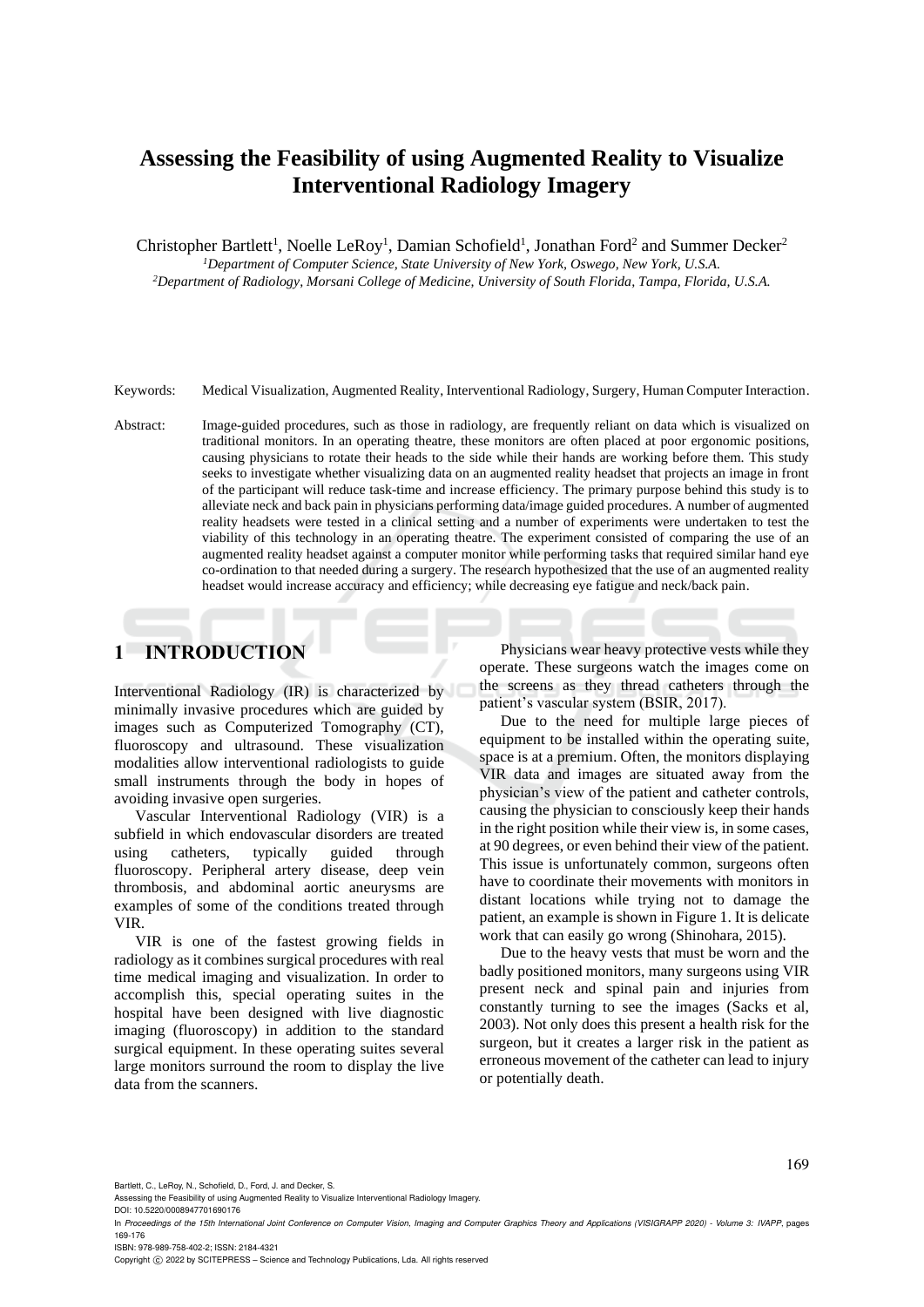

Figure 1: A surgeon rotates to view data on a monitor.

Common ergonomic problems during IR include (Shinohara, 2015) :

- Neuromuscular fatigue due to heavy lead protectors.
- Inappropriate work postures from unfavourable arrangements of imaging equipment and their displays.
- Impaired manoeuvrability due to placement of imaging equipment and their displays.
- Eyestrain due to dim lighting.
- Neuromuscular fatigue during small calibre catheter placement.
- Lack of intuitive usability and standardization of IVR devices and their instruction manuals.

Shinohara (2015) specifically stated that the configuration of the X-ray apparatus, displays and the procedural table in the operating theatre usually cannot be freely arranged, forcing the physicians to manipulate the devices and their posture to ergonomically poor positions.

This paper describes work undertaken to alleviates the risk of injury during VIR operations, increase perceived accuracy and precision, and potentially decrease the surgical duration through the introduction of an Augmented Reality (AR) based visualization system into the operating theatre.

### **1.1 Medical Applications of AR**

The use of VR has been widespread in the medical field over the past few decades. The key application area has primarily been in the realm of training simulators. Clinicians can learn crucial perspectives on surgical anatomy and repeatedly practice surgical procedures until they gain the required skills before performing surgery on 'live' patients. A number of commentators have stated that this educational technology is potentially as important to surgery as the flight simulator is to aviation (Satava, 1993; Ahlberg et al, 2002; Gallagher et al, 2005).

In recent years, many companies have announced new AR products, specifically for the medical field and the use of AR in many other fields of surgery continues to be reported (ITN, 2017; Fritz et al 2012). AR surgical applications have been reported in the fields of maxillofacial surgery (Badiali et al, 2014), dental surgery (Wang et al, 2014), soft tissue surgery (Mountney, 2014), and endoscopic surgery (Ishioka et al, 2014).

The use of AR in surgery is not a new idea, the use of such systems have been discussed by academics for many years. The first 'see-through' HMDs used for medical purposes were monocular optical see-through devices which were typically used to display a patient's vital information (Keller, State, and Fuchs, 2017).

Chen et al. (2015) used an optical 'see-through' HMD for surgical navigation. Using this AR surgical navigation system, the surgeon can view a fused image that virtually displays anatomical structures such as the soft tissue, blood vessels and nerves within the intra-operative natural environment. A preoperative CT scan is performed on the patient, and the obtained images are segmented so that 3D models of the hard and soft tissue can be reconstructed. The AR system is then used to integrate the virtual model of the patient's anatomical structures with the real anatomical structures to aide in surgical navigation.

Diaz et al. (2017) undertook an interesting project using the Google Glass display for image-guided brain tumor resection. During brain tumor removal, neurosurgeons look back and forth between the surgical field and the navigation display which can create a delay or, in worse cases, surgical error. The resulting video feed was transmitted wirelessly to the Google Glass display. The researchers did note that cognitive attention could not be simultaneously given to the operative field and the Google Glass display, due to the fact that this display technology cannot superimpose its image onto the surgical field, forcing users to switch from one view to the other.

Although, at present there is no reported work on real-time visualization of IR data using AR techniques in a surgical situation, there is comparable work being undertaken with Magnetic Resonance Imaging (MRI) data. Marker et al (2017) report on work undertaken on MRI-guided paravertebral sympathetic injections utilizing AR navigation and 1.5 T MRI scanner. The underlying premise for using imaging guidance is accurate needle placement in order to provide optimal treatment while avoiding problems. The study showed that the combination of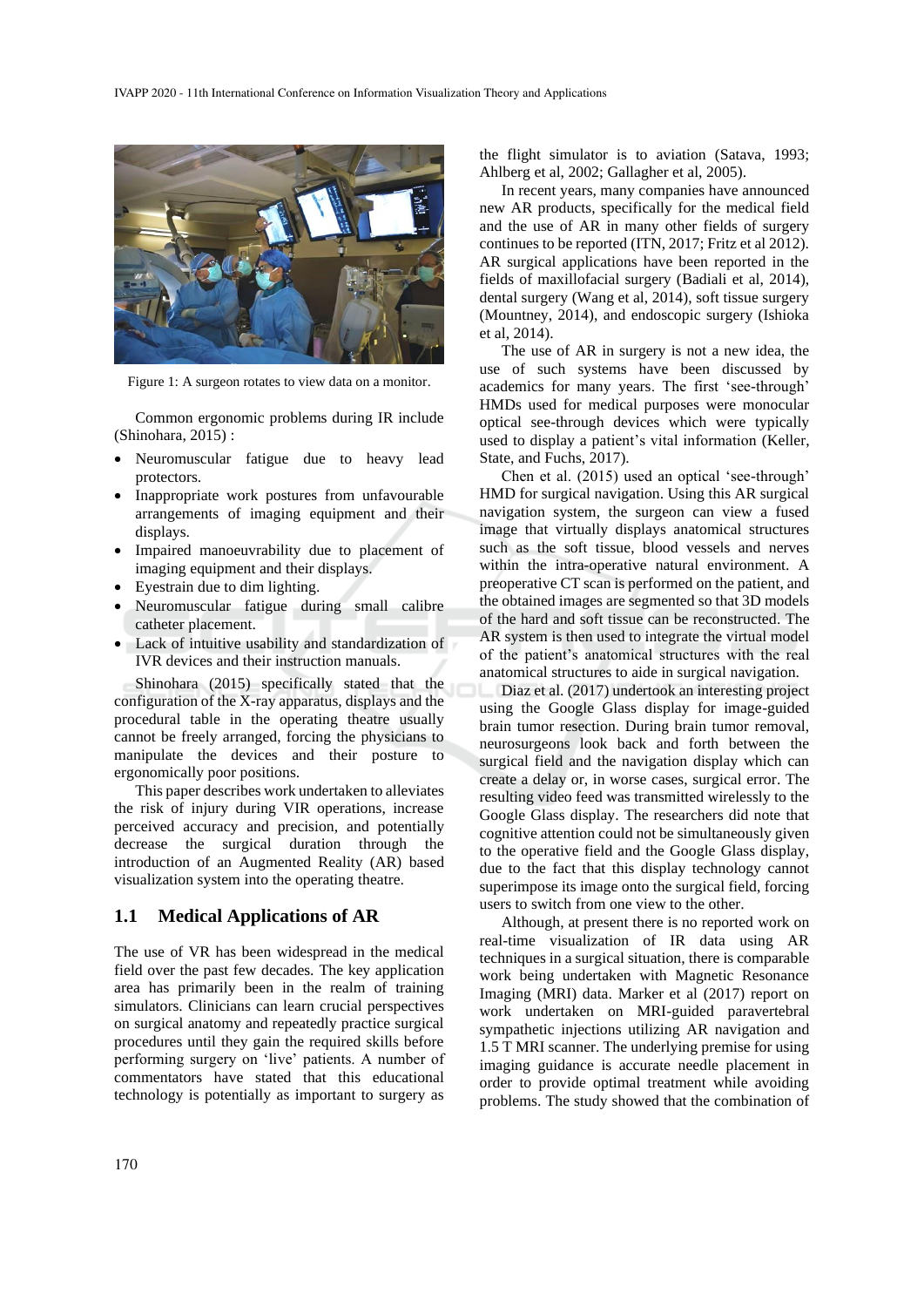image-overlay navigation and the image quality of interventional MRI at 1.5 T was able to readily define accurate needle paths and provide safe needle guidance in all cases (Marker et al, 2017).

The only similar project to the work described in this paper was undertaken by the Maryland Blended Reality Center (MBRC) at the University of Maryland. In 2018, MBRC performed a live demonstration where a trauma surgeon at the Cowley Shock Trauma Center, performed an ultrasound examination of a patient's heart using AR displayed on a Microsoft HoloLens. The success of this demonstration led researchers to state that they believe that AR and VR will become a widespread technology used in surgery, making procedures simpler and easier (Salopek, 2018).

### **2 MONITORING**

The goal of this project is to improve the current use of IR with vascular surgical procedures, leading to fewer mistakes and patient complications. The research project aims to reach this goal by reducing the risk of injury during IR procedures by increasing surgical accuracy and precision. This will be achieved by decreasing the duration in which the radiologist is looking away from the patient by introducing an AR based visualization system into the operating suite.

# **2.1 Data Collection**

Initially, data was collected on the existing conditions under which the surgeons work. Presently, radiologists at Tampa General Hospital work while viewing the IR images on a monitor located on a swinging arm within the operating theatre. Initial data collection was undertaken in two discrete phases.

The first phase involved monitoring VIR procedures and collecting data on how the physician was positioned when they looked at the monitor with the live IR feed. The second phase involved timing how long the physician looked at the fluoroscopy feed on the monitor with a stop watch.

The purpose of this data collection was to develop a baseline which could be used to demonstrate whether the AR headset could significantly reduce the time the physician spends viewing the monitor feed.

#### **2.1.1 Physician Position**

Four lengthy VIR procedures were monitored and the radiologist's viewing of the monitor containing the live visualization was recorded. The radiologist's head position, whether their hands were working, whether they were standing upright or leaning over, and the monitor's position in relation to the radiologist were all logged during each procedure (Tables 1 and 2).

Table 1: Head rotations during each procedure.

| Procedure | $80^\circ$ | $60^{\circ}$ | $55^{\circ}$ |
|-----------|------------|--------------|--------------|
| Number    | Rotation   | Rotation     | Elevation    |
|           |            |              |              |
|           |            |              |              |
|           |            |              |              |
|           | 6          |              |              |
| Total     |            |              |              |

| Table 2: Time viewing monitor during each procedure. |  |  |  |
|------------------------------------------------------|--|--|--|
|                                                      |  |  |  |
|                                                      |  |  |  |

| Procedure | Surgery     | Viewing   | Working   |  |
|-----------|-------------|-----------|-----------|--|
| Number    | Time        | Time      | & Viewing |  |
|           | $2h$ 35 $m$ | $3m\,54s$ | $3m$ Os   |  |
|           | 1h 26m      | $12m$ 35s | 7m 33s    |  |
| 2         | 1h 15m      | 12m 28s   | $6m$ 12s  |  |
|           | $2h\,53m$   | 13m 29s   | 8m 42s    |  |
| Total     | 8h 9m       | 52m 26s   | 25m 27s   |  |

### **2.1.2 Physician Timing**

Four additional, shorter procedures were viewed while the physician's time spent looking at the live visualization was recorded using a stopwatch. Recording began when the physician's gaze shifted towards the live monitor feed and ended when the physician's eyes shifted to any other object within the room (Table 3).

Table 3: Time viewing monitor during each procedure.

| Procedure | Surgery         | Viewing    |
|-----------|-----------------|------------|
| Number    | Time            | Time       |
|           | 28m             | 8m 11s     |
|           | 30 <sub>m</sub> | $12m$ 44s  |
|           | 20 <sub>m</sub> | $6m$ 15s   |
|           | 28m             | 4m 42s     |
| Total     | 1h 46m          | $31m\,52s$ |

The State University of New York at Oswego and the USF Health Morsani College of Medicine at the University of South Florida in Tampa experimented initially with two AR visualizations modalities:

- A micro-projector that could sit on a stable surface and project an image onto the patient.
- A monocular headset that could be easily moved around the physician's line of vision.

Due to problems with both systems, it was decided to take a step back, identify a different AR syatem and undertake some formal and rigorous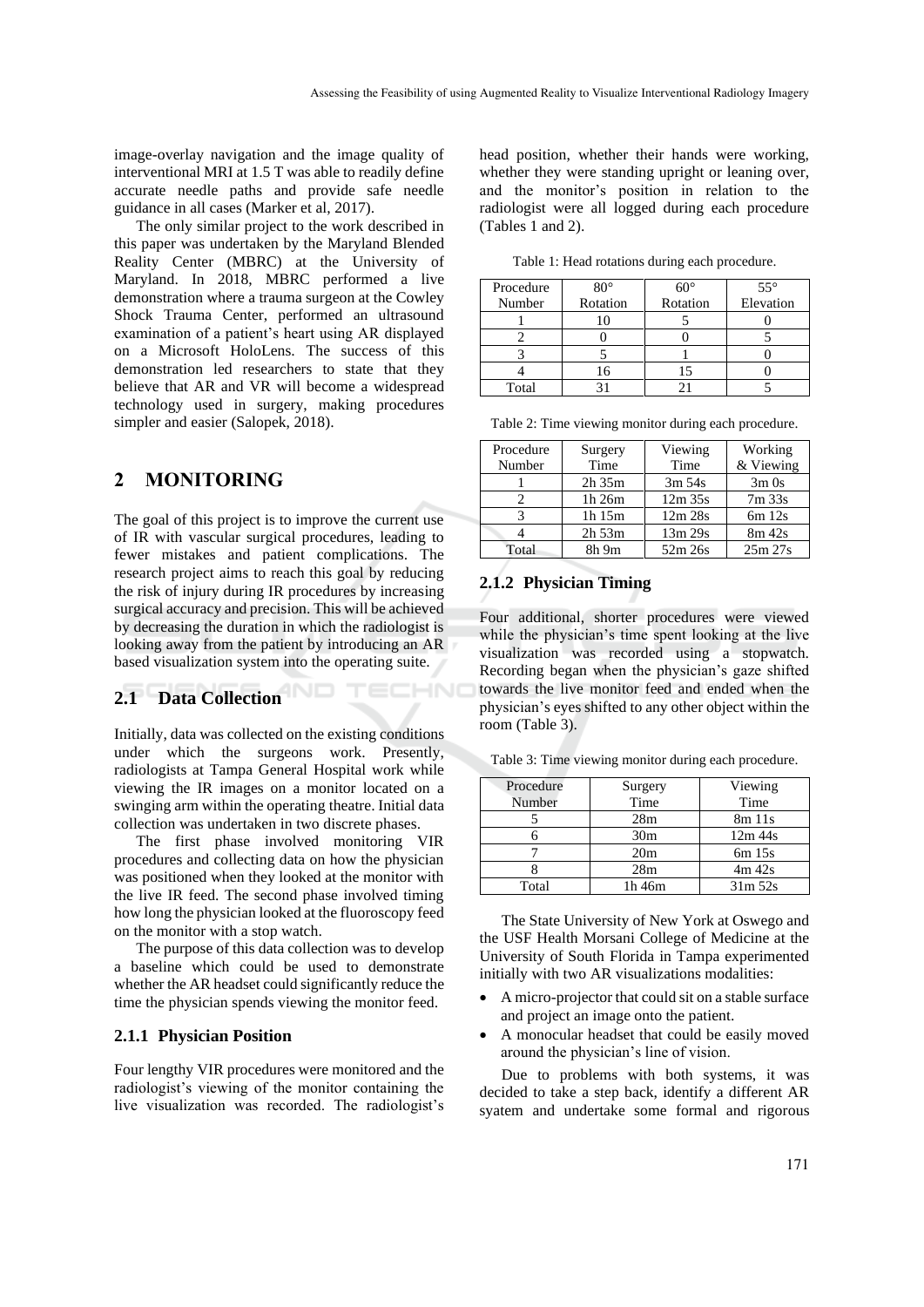experimentation to empirically demonstrate the benefits of introducing this technology into and operating suite to view real time IR data.

## **3 EMPIRICAL TESTING**

In deciding on the next steps to take, the team investigated the work of the team from the MBRC, viewing ultrasound visualisations on a Microsoft Hololens (Salopek, 2018). After extensive discussions with the medical faculty and surgeons in Tampa, it was decided to take a similar path and investigate the use of a Hololens to visualize real time AR data during surgical procedures.

Initial trials were undertaken with the Hololens allowing the surgeons to test the equipment and discern whether they thought they could use it, or if they would find it too bulky and obtrusive. Each radiologist who tried it, gave a positive review, so it was decided to proceed on this project using a Microsoft Hololens.

Hence, the HMD that was selected for this phase of the project was the Microsoft HoloLens (1st gen). This was chosen due to its compact size, low weight (579g), Wi-Fi and Bluetooth connectivity, seethrough holographic lenses, high output resolution (1268x720), and battery life of approximately 2-3 hours. In addition, the HoloLens had the ability to place projection-based AR anywhere within the physician's line of sight.

Following the problems experienced with the Brother AiRScouter AR headset in a surgical setting it was decided that the team should undertake some empirical work to demonstrate the effectiveness of this equipment in a surgical setting. It was decided to run a sequence of experiments using an AR based system, asking participants to undertake a series of tasks that simulated the clinician viewing the imaging feed, the patient [their task], and their hands with minimal head movements. This study would then compare the usage of an AR headset to complete the tasks in order to evaluate whether the use of an AR device would increase perceived accuracy, as well as, speed efficiency of the tasks undertaken. We hypothesize that the AR HMD will increase efficiency, by decreasing timed tasks and neck/back discomfort.

#### **3.1 Experimental Method**

These experiments attempted to test whether the HoloLens will increase efficacy in the specific Tampa operating suite under consideration. In this operating

suite, surgeons consciously keep their hands in the right plane while frequently turning their head 60˚ to 80˚ away from the patient. A mock operating suite was constructed to simulate the conditions under which the surgeons operate (Figure 2).

During the experiments undertaken, participants were requested to sit facing the workspace, monitor A was set up above the workspace and was intended only to be used in the high-level task phase of the experiment. Monitor B is meant to imitate the VIR monitor a surgeon would turn towards and was used during both low-level and high-level tasks. Monitor B was set up at an angle of 80˚ from the view towards monitor A to simulate the operating suite conditions. A video camera was set up to capture and record the movements each participant makes while undertaking the experimental tasks.



Figure 2: Experimental setup, a mock surgical suite.

The experiments were designed to require participants to undertake tasks in which they would need to coordinate their hand movements using information displayed on a monitor and/or the AR headset to determine which is more efficient and allows for greater levels of focus on the task at hand.

In order to test whether the AR headset visualization would outperform data displayed on a static monitor (the control group), two different skilled tasks were created, a high-level task and a low-level task :

The *high-level task* is meant to require a sense of direction, where navigation instructions come from data and images displayed in a visualization that is displayed separately to the task being undertaken. This high-level task has the participants navigating and completing a maze on Monitor A while the maze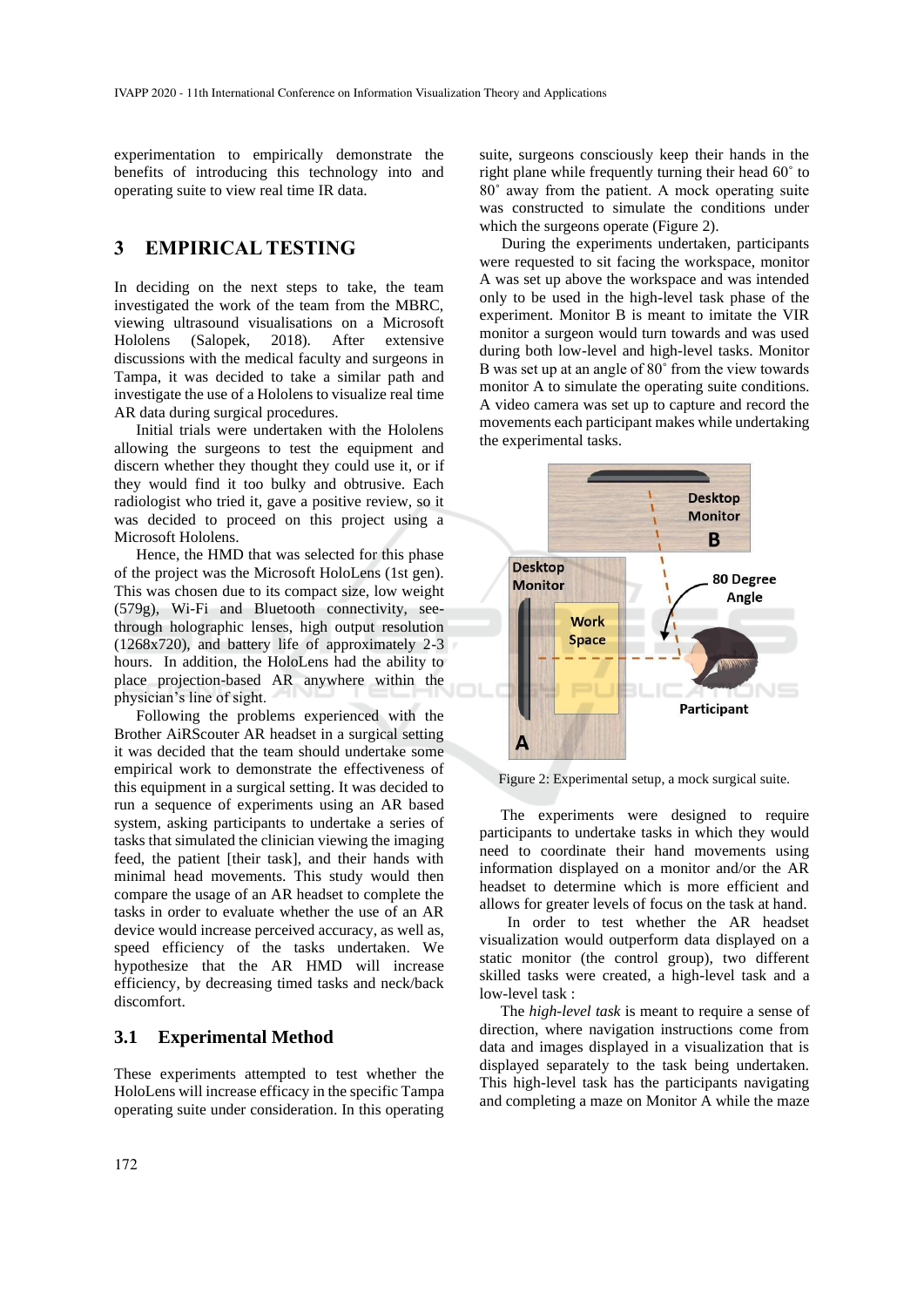layout is provided on either the Hololens or Monitor B located at an angle of 80˚ on their right.

The *low-level task* was intended to be simpler than the high-level task, but to involve a higher level of haptic, physical manipulation – simulating the physical operations a surgeon must perform while operating. Here the participant will construct a Lego object on the workspace, while the instructions are provided on either the Hololens or Monitor B located at an angle of 80˚ on their right side.

Each participant undertakes both tasks, one with instructions being displayed on an AR headset, the other getting instructions from monitor B. Half the participants use the AR headset for the low-level task and Monitor B for the high-level task, the other half switch the visualization modalities.

The dependent variables within these experiments are the time taken to complete the tasks, the number of times the participants reference monitor B, and the time's spent looking at the visualisations rather than at the task in hand.

This constructed environment will hopefully simulate the radiology environment in such a way that results from these tasks will not only correlate with results found during testing in Florida but also provide a justification for the introduction of this technology into a surgical setting.

#### **3.1.1 High-level Experiment**

The high-level experiment utilized an immersive dungeon game (Figure 3). Half of the participants completed the high-level task using the HoloLens, while the rest were asked to complete the tasking using monitor to get instructions and navigation information.

When using the AR HMD, the participant was guided step by step, using several visual cues, to complete the navigation task through the maze.

A series of contextual slides containing navigation information were displayed and viewable to the participant through the Hololens, this information floated above monitor A, its position varied slightly depending on the orientation of the participant's head while undertaking the task. In the screen modality, the contextual navigation information was displayed on monitor B.

When viewing through the AR HMD, the participant was guided step by step, using several visual cues, to complete the navigation task through the maze.

A series of contextual slides containing navigation information were displayed and viewable to the participant through the Hololens, this

information floated above monitor A, its position varied slightly depending on the orientation of the participant's head while undertaking the task. In the screen modality, the contextual navigation information was displayed on monitor B.



Figure 3: A participant using the game.



Figure 4: A Participant using the Lego.

#### **3.1.2 Low-level Experiment**

For the low-level LEGO task, participants are asked to follow a step by step visual guide that, if followed correctly, builds a LEGO bird in the workspace provided in front of them (Figure 4).

A series of contextual slides containing construction information were displayed and viewable to the participant through the Hololens, this information floated above monitor A, its position varied slightly depending on the participant's head orientation while undertaking the task. In the screen modality, the construction information was displayed on monitor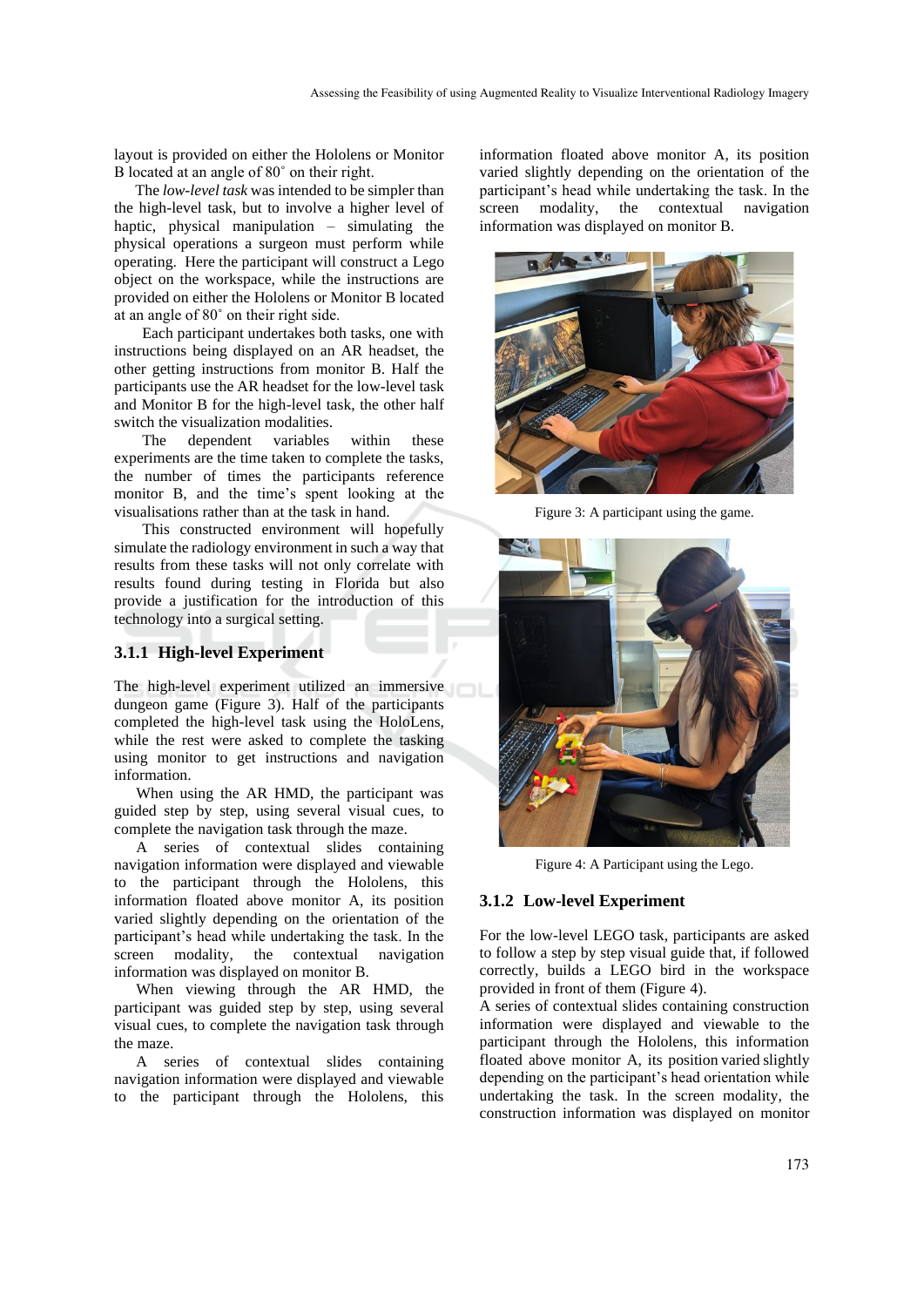IVAPP 2020 - 11th International Conference on Information Visualization Theory and Applications

|                            | <b>Game (Monitor B)</b> | <b>Game</b> (Hololens) | Lego (Monitor B) | Lego (Hololens) |
|----------------------------|-------------------------|------------------------|------------------|-----------------|
| <b>Average Time (s)</b>    | 617.5                   | 650.3                  | 258.8            | 350.0           |
| <b>Number of Tasks</b>     | 7                       | 17                     | 14               | 14              |
| Time per Task (s)          | 36.3                    | 38.3                   | 18.5             | 25.0            |
| <b>Average View Time</b>   | 2.87                    | 4.35                   | 3.31             | 4.07            |
| <b>Number of Views</b>     | 37                      | 29                     | 39               | 27              |
| <b>Total View Time (s)</b> | 138.4                   | 144.9                  | 128.5            | 115.9           |
| Viewing Ratio (%)          | 21.1                    | 15.11                  | 51.9             |                 |

Table 4: Experimental results, average completion times compared to time viewing visualization.

Table 5: Results of t Test comparing task times, number of views and view time (%) for the game task.

|                   | <b>Modality</b> | <b>Mean</b> | <b>Std Dev</b> | DF | t Stat  | t Crit | р     |
|-------------------|-----------------|-------------|----------------|----|---------|--------|-------|
| <b>Total Time</b> | Monitor         | 617.5       | 231.5          | 10 |         | 2.23   | 0.78  |
|                   | Headset         | 650.3       | 169.4          |    | $-0.28$ |        |       |
| <b>Number</b>     | Monitor         | 38.8        | 26.8           | 10 | 0.79    | 2.22   | 0.44  |
| of Views          | Headset         | 29.5        | 10.0           |    |         |        |       |
| <b>Total</b>      | Monitor         | 138.4       | 173.2          |    | $-0.07$ | 2.23   | 0.93  |
| <b>View Time</b>  | Headset         | 144.9       | 105.8          | 10 |         |        |       |
| <b>View Time</b>  | Monitor         | 19.8        | 22.6           | 10 | $-0.11$ | 2.23   | 0.909 |
| $\frac{9}{0}$     | Headset         | 21.1        | 15.11          |    |         |        |       |

Table 6: Results of t Test comparing task times, number of views and view time (%) for the Lego task.

|                   | <b>Modality</b> | Mean  | <b>Std Dev</b> | DF | t Stat  | t Crit | p    |
|-------------------|-----------------|-------|----------------|----|---------|--------|------|
| <b>Total Time</b> | Monitor         | 258.8 | 58.5           | 10 | $-1.37$ | 2.23   | 0.20 |
|                   | Headset         | 350.0 | 151.6          |    |         |        |      |
| <b>Number</b>     | Monitor         | 39.0  | 8.2            |    | 2.32    | 2.22   |      |
| of Views          | Headset         | 28.2  | 7.9            | 10 |         |        | 0.04 |
| <b>Total</b>      | Monitor         | 128.5 | 12.9           |    | 0.92    | 2.23   | 0.75 |
| <b>View Time</b>  | Headset         | 115.9 | 30.8           | 10 |         |        |      |
| <b>View Time</b>  | Monitor         | 51.9  | 13.3           | 10 | 2.79    | 2.23   | 0.02 |
| $(\%)$            | Headset         | 33.9  | 8.5            |    |         |        |      |

B. Discussion with medical professionals indicated that these two tasks would sufficiently replicate the navigation and haptic skills required during a surgical procedure.

#### **3.1.3 Procedure**

There were a total of sixteen participants in this study, who each undertook both tasks using a different information modality for each task. The average age of the participants was 22 and 66% of the participants were female. It was felt that although the number of participants was small, the sample size was large enough to provide meaningful results.

The data is discreetly arranged into four experimental conditions, for a 2x2 independent sample t test. The modality of the display method (AR headset, monitor B) was the between-subjects factor and the difficulty of tasks (high-level, low-level) was the within-subjects factor. The rejection level for all analyses was set at  $p = .05$ .

A questionnaire was provided post experiment and completed by every participant. This questionnaire measured device comfort, image quality rating and device satisfaction. It also measured the perceived speed, accuracy, and eye fatigue that the participant experienced.

### **4 RESULTS AND DISCUSSION**

A summary of the results of the experiment are shown in Table 4. The average completion time of the lowlevel Lego task was lower than the completion time of the high-level Game task. This was due to the nature of the tasks themselves. The Lego task consisted of 14 separate steps whereas the Game task had 17 individual steps.

Participants viewed the AR headset visualization, on average, for longer than the image on the monitor, even when view times included the times taken for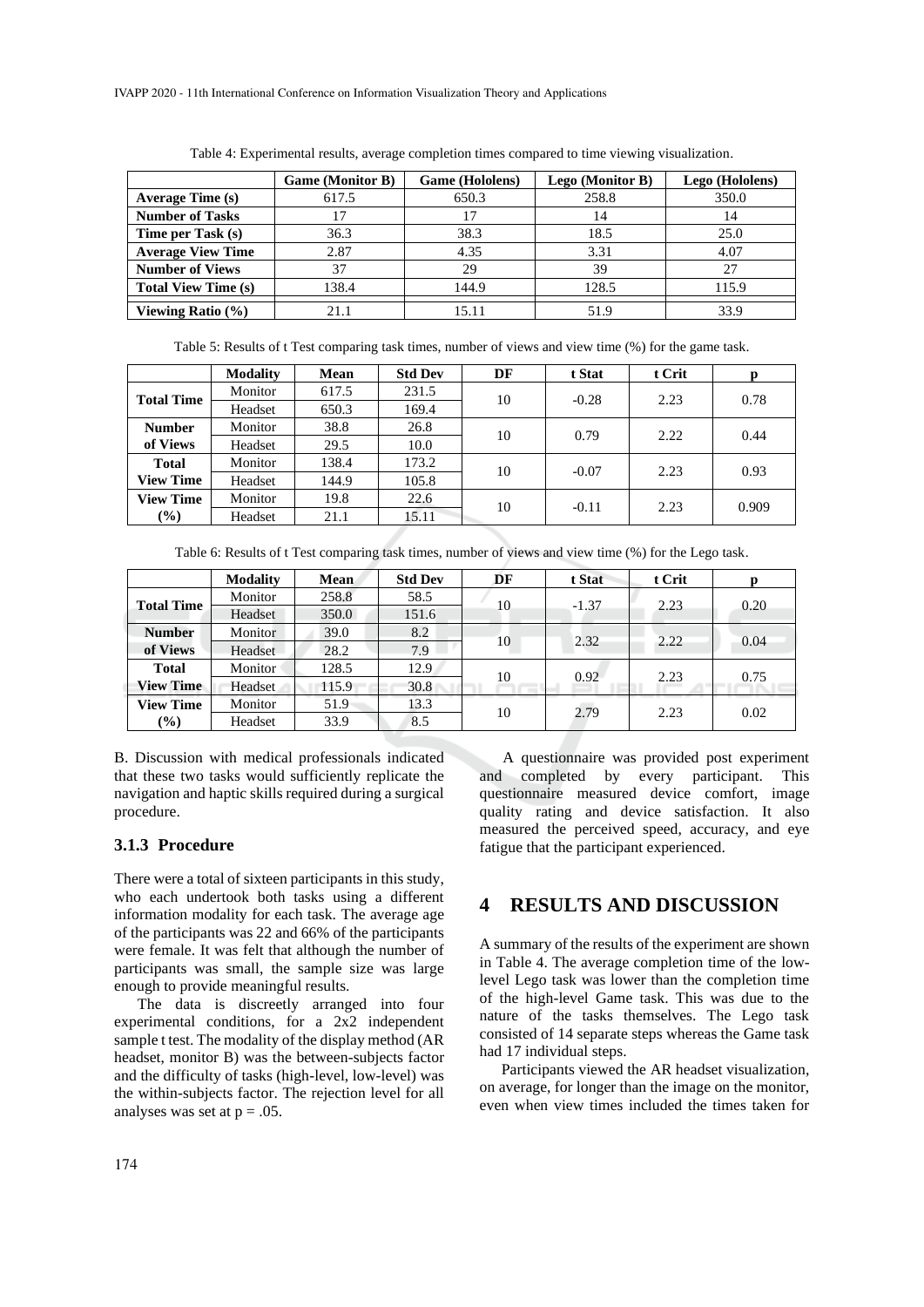the participants to rotate their head to see the screen. This could be due to the unfamiliarity of the participants with viewing information in the Hololens or perhaps it took participants longer to focus and read information from the Hololens display.

The majority of participants looked at the monitor more often than looked at the visualization on the AR headset. It is difficult to understand why this occurred it could perhaps be because participants are used to glancing at a monitor, whereas looking at the Hololens screen was a more thoughtful action.

Participants viewed the Game visualization, on average, for less than the Lego instructions on each view. The time taken viewing the Lego instructions was high ranging from 34% of task time on the Hololens to 52% of task time on the monitor. Again this is thought to be primarily related to the nature of the task where participants had to spend more time understanding the complex construction information, rather than quickly checking their location on a map.

The visualization viewing time for the game task was similar on both the Hololens and monitor, with the monitor viewing time being slightly less. However, the average time spent viewing the Lego visualization on the Hololens was much less, as a percentage of task time, than the time spent viewing

Running a number of t tests on the metrics from the game task shows little significance between the monitor visualization and viewing the visualizations on the AR headset or on the monitor (Table 5).

This indicates that during the game task when using either an AR headset or a monitor :

- The difference in time taken to perform the game task is not significant.
- The difference in number of views of the visualization is not significant.
- The difference in the total time viewing the visualization is not significant.
- The difference in percentage of time spent looking at the visualization is not significant.

Running a number of t tests on the metrics from the Lego task however, shows some significance between viewing the visualizations on the AR headset or on the monitor. This indicates that during the Lego task when using either an AR headset or a monitor :

- The difference in time taken to perform the game task is not significant.
- The difference in number of views of the visualization is significant.
- The difference in the total time viewing the visualization is not significant.
- The difference in percentage of time spent looking at the visualization is significant.

A possible explanation for the significance in the different lower number of views was explained above, where participants are used to glancing at a monitor, whereas looking at the Hololens screen was a more thoughtful action, taken as and when needed.

The difference in the view time can possibly be explained by the time taken to rotate the head when looking at the monitor. If this is removed from the time looking at the screen, the two values would become closer and the difference less significant.

While it is interesting to look at the time taken with each modality, perhaps a more useful measure is whether the Hololens worked as effectively as the monitor as a visualization tool. Qualitative survey results which were rated on a 5-point Likert scale :

- Participants rated the Hololens comfort at 3.2
- Image quality of the Hololens at 4.2
- Image quality of the monitor at 4.4
- Eye fatigue with the Hololens at 3.6

# **5 CONCLUSIONS**

This study aimed to alleviate the risk of injury during VIR operations, increase perceived accuracy and precision, and potentially decrease the surgical duration through supplementing the operating suite with an AR based viewing system. It is believed this would grant a clinician, a greater range of movement, decreased cognitive load and improved focus.

We found evidence that shows a significance regarding the number of times the participant's looked at the screen during the Lego task, which required the participants to understand a range of complex instructions (Table 6). Although the participants viewed the visualization on the Hololens less, they did look at the visualization for longer periods of time. This could have been affected by a participant's familiarization with using a monitor.

The time spent viewing the visualization during the game task was similar on both the Hololens and monitor. However, the average time spent viewing the Lego visualization on the AR headset was significantly less, as a percentage of task time, than the time spent viewing the monitor visualization. If the time taken to rotate the head to the monitor is factored in then the viewing time becomes equivalent.

The crucial aspect of this work involved determining the effectiveness of the AR headset as a replacement for the badly positioned monitor.

Participants rated the image quality of the visualization on the AR headset slightly lower than the monitor. A couple of participants complained that